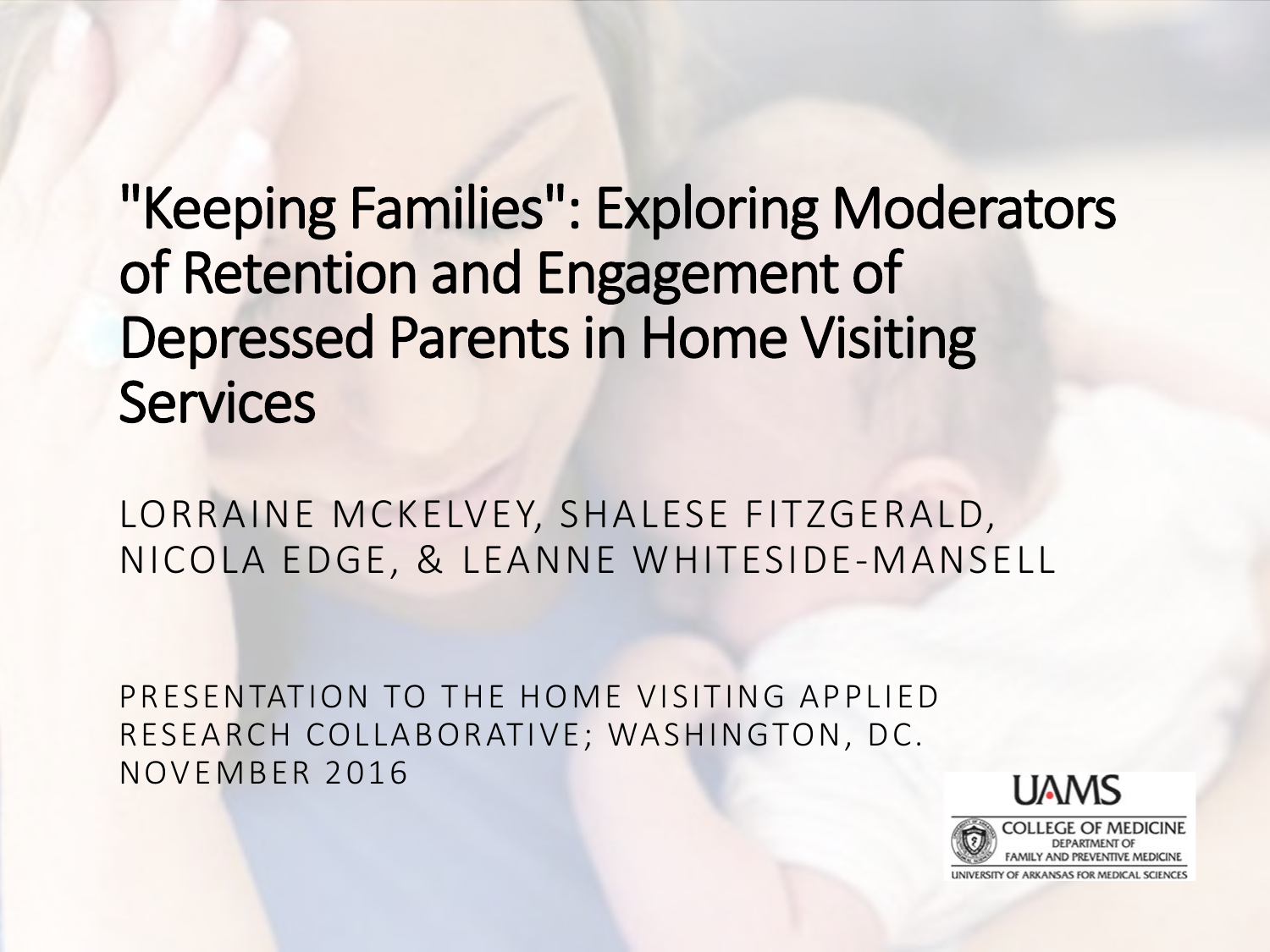### Background

Monitoring participant engagement and attrition, assessing family and program characteristics associated with attrition and engagement, and developing strategies to reduce attrition and improve engagement are crucial for the successful replication of evidence-based home visiting programs(Azzi-Lessing, 2011).

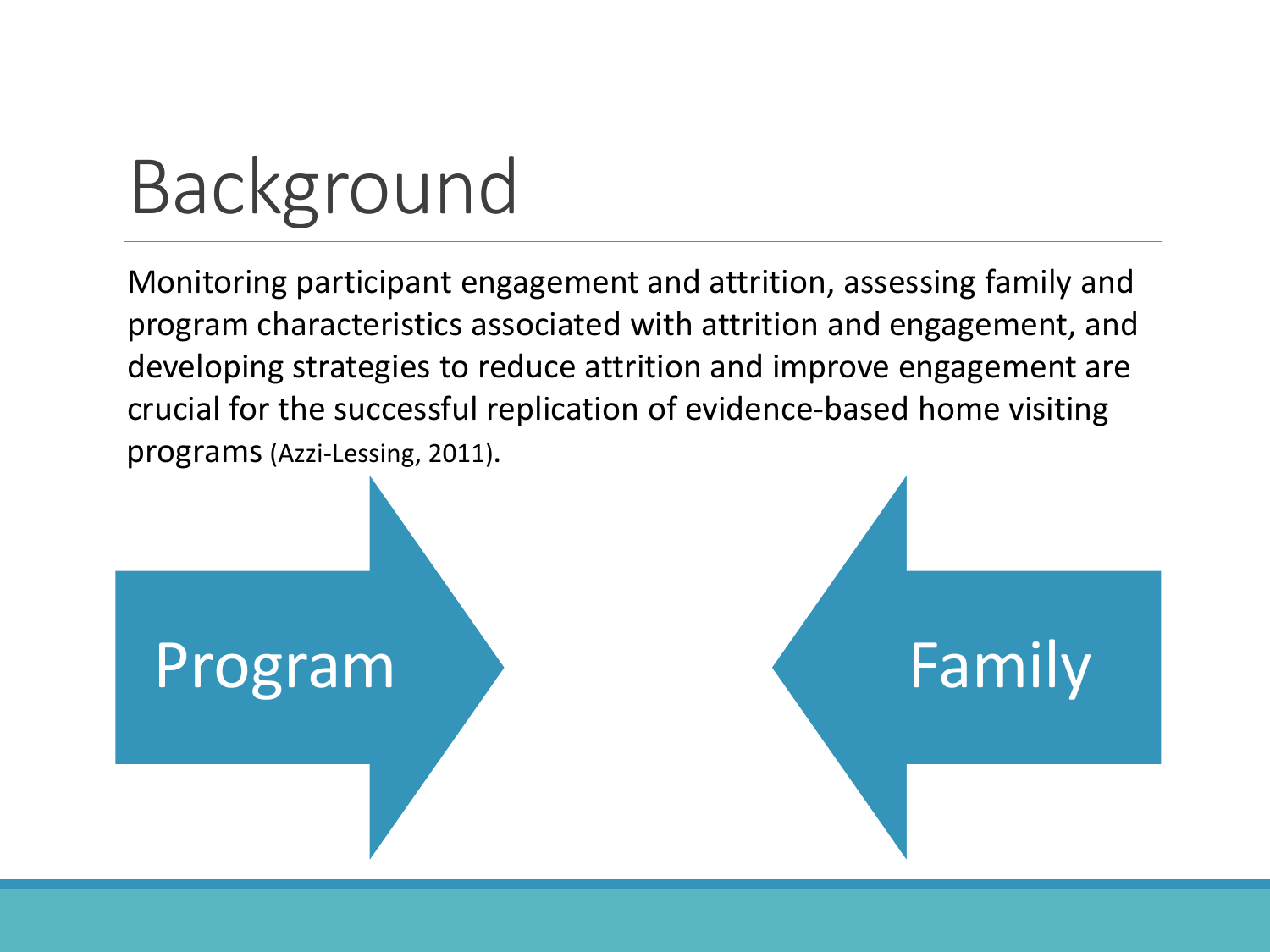#### Depression & Parenting

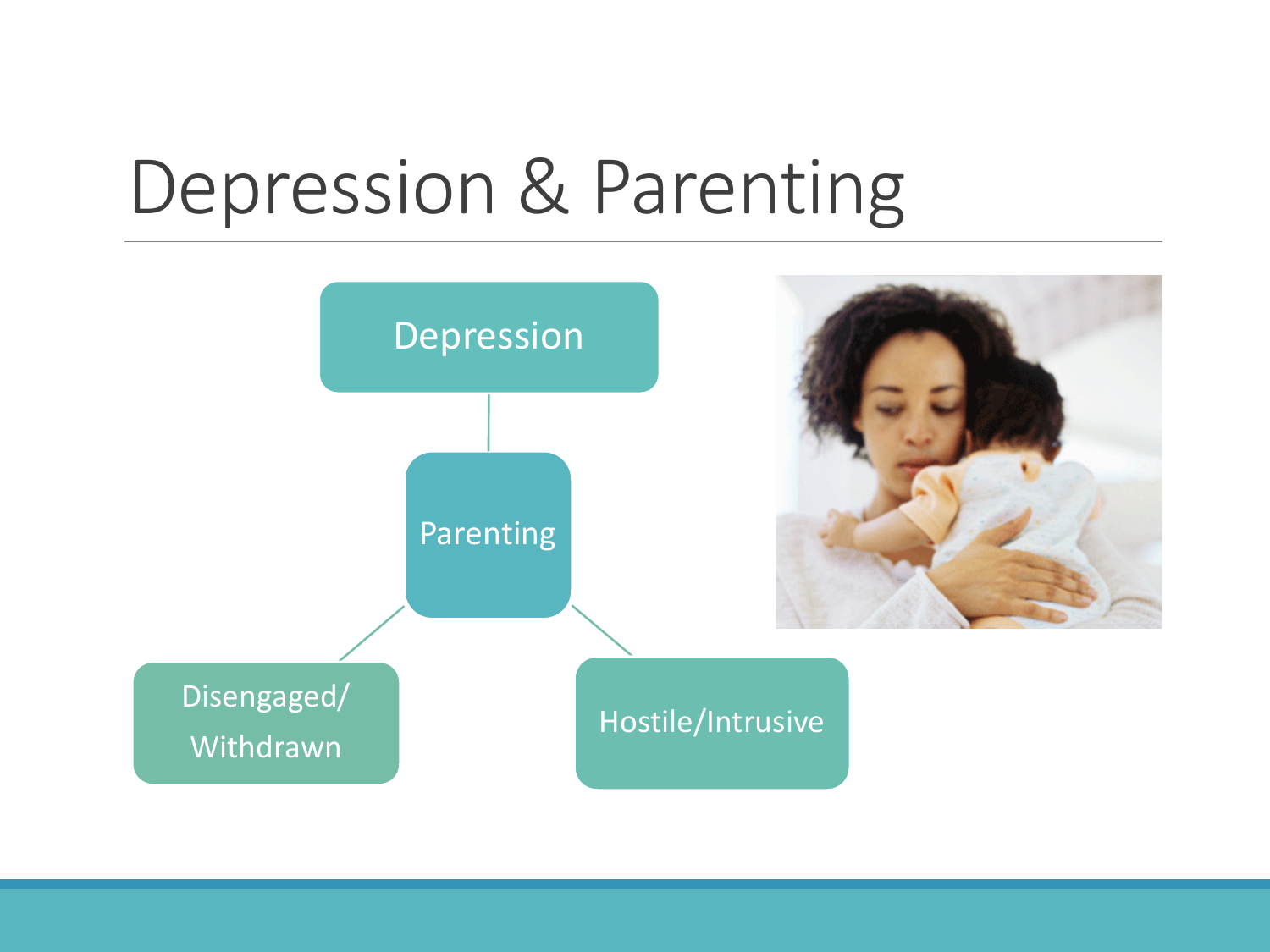

#### Depression & Involvement

No Correlation

- weeks; Damashek et al., 2011) • North Carolina's state
- SafeCare+ (15-20<br>
weeks; Damashel<br>
2011)<br>
 North Carolina's s<br>
home visiting<br>
intervention (PN-<br>
Navaie-Waliser et<br>
2000)<br>
 Nurse Family<br>
Partnership (Pran home visiting intervention (PN-1; Navaie-Waliser et al., 2000)
	- Nurse Family Partnership (Brand & Jungmann, 2014; O'Brien et al., 2012)
	- CAPEDP (PN-2; Foulon et al., 2015) w/ Edinburgh

- Connections (3/9
- Mos; Girvin,
- DePanfilis, &
- Daining, 2007)
- Healthy Families
- Examily<br>
Better View Conner<br>
Mos; C<br>
DePant<br>
Dainin<sub>i</sub><br>
DePant<br>
DePant<br>
DePant<br>
Pamily<br>
Americ<br>
Family<br>
(Every Suceed Amme<br>
2006, 2 America and Nurse Family Partnership
	- (Every Child
	- Suceeds;
	- Ammerman et al.,
	- 2006, 2009)



- et al., 2015) w/ Psychiatric Symptoms
- *\*Early Head Start (PN-3; Raikes et al., 2006; Roggman et al., 2008)*
- CAPEDP (PN-2; Foulon<br>
et al., 2015) w/<br>
Psychiatric Symptoms<br>
\*Early Head Start (PN-3<br>
Raikes et al., 2006;<br>
Roggman et al., 2008)<br>
\*Parents as Teachers<br>
(PN-3; Wagner et al., 2002)<br>
Carlach-Downie, 2002)<br>
\*Healthy Familie • *\*Parents as Teachers (PN-3; Wagner et al., 2003; Hebbeler & Gerlach-Downie, 2002)*
	- *\*Healthy Families America (PN-3; McGuigan et al., 2003)*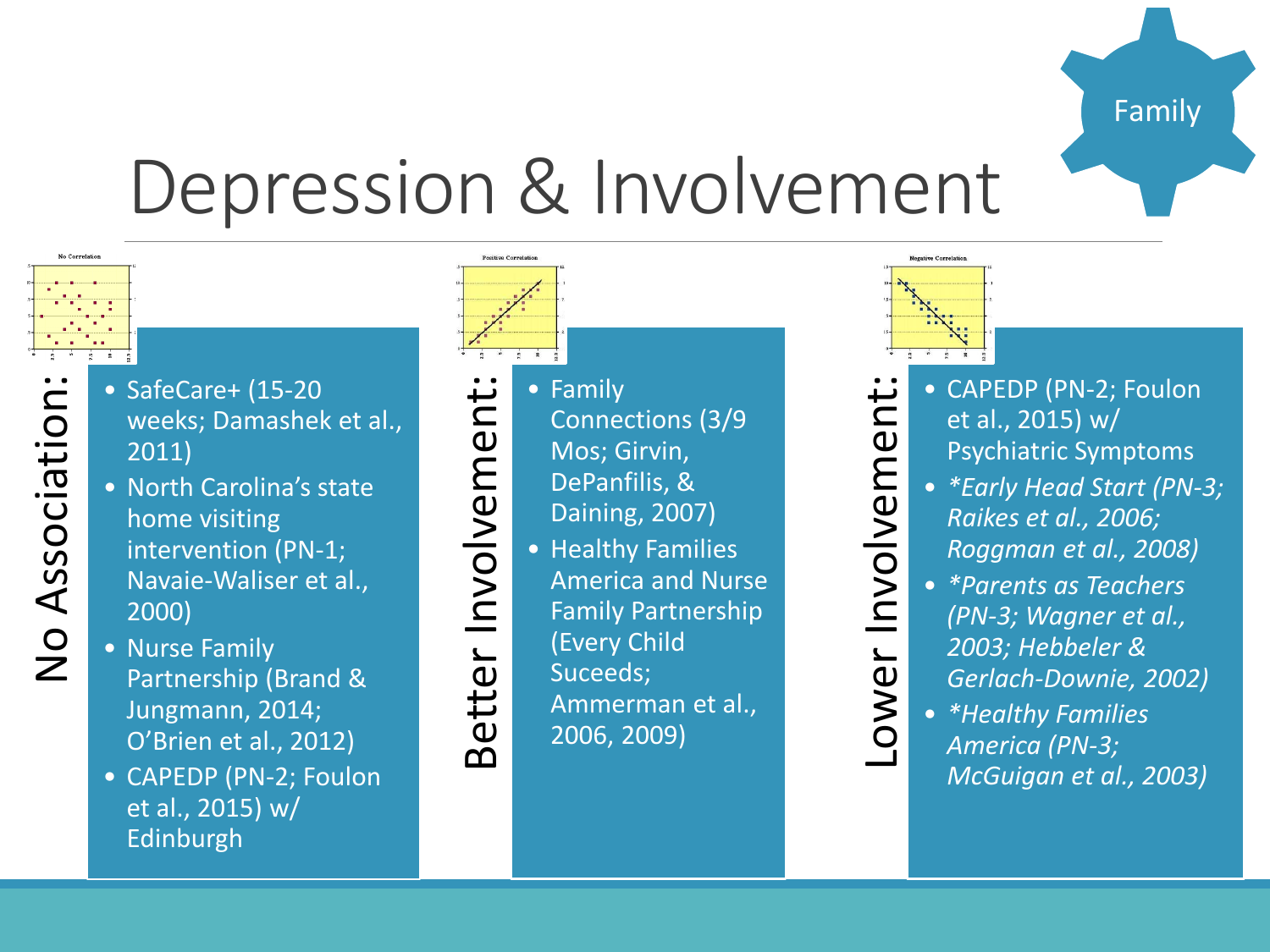#### Program Processes & Involvement

Program

Better Engagement: • Parent-Child Relationship (EHS; Peterson et al., 2007, Roggman, et al., 2016)

Better Retention:

- Child Development not Staff-Family Relationship Focus (EHS; Roggman et al., 2008)
- Time Spent on Parenting (NFP; Brand & Jungmann, 2014)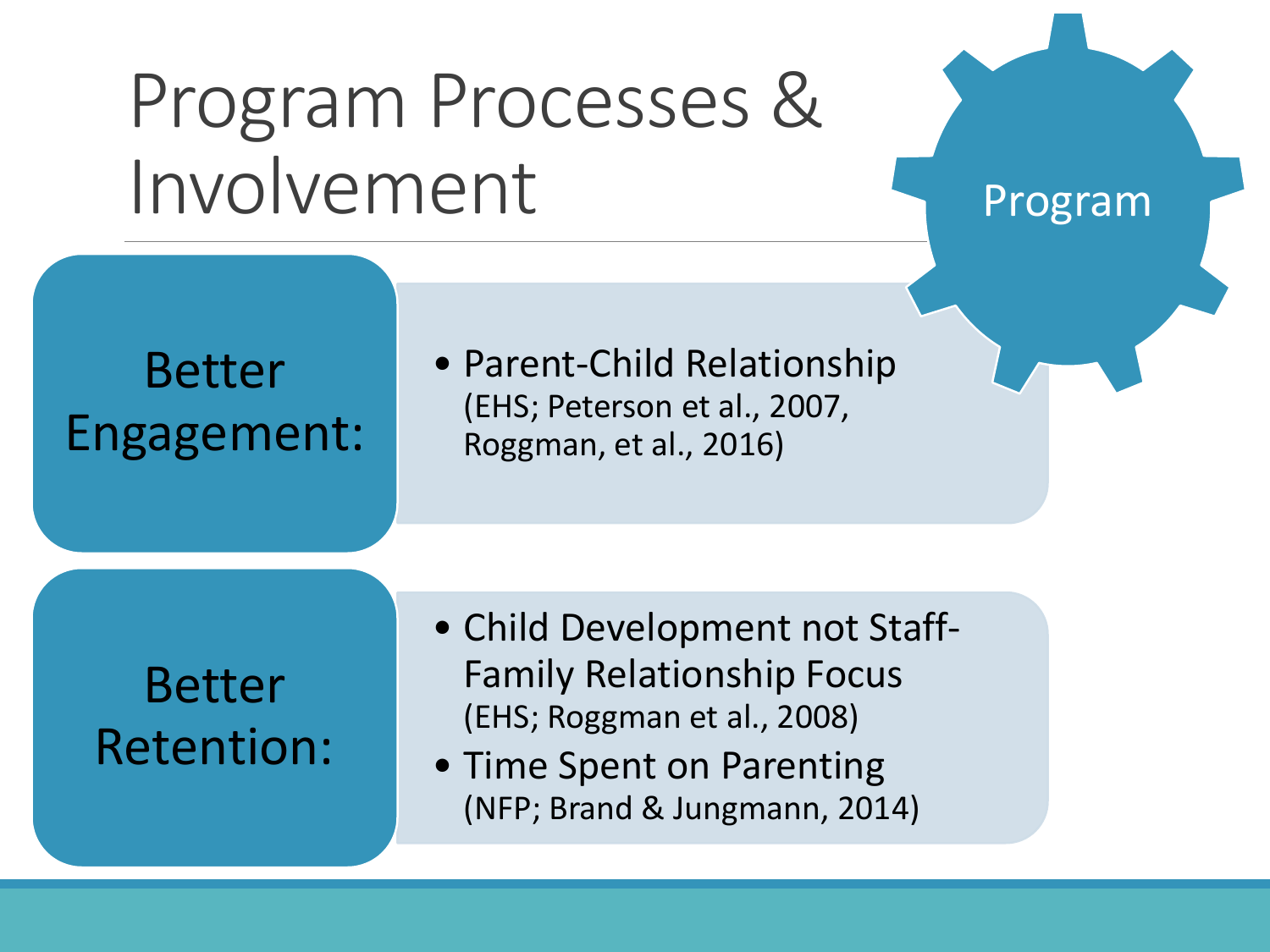"It is still unclear which specific program characteristics, such as the qualities and training of home visitors and frequency of contact, are likely to improve family engagement, especially for families at higher levels of risk" (Azzi-Lessing, 2011)

Purpose

Program Family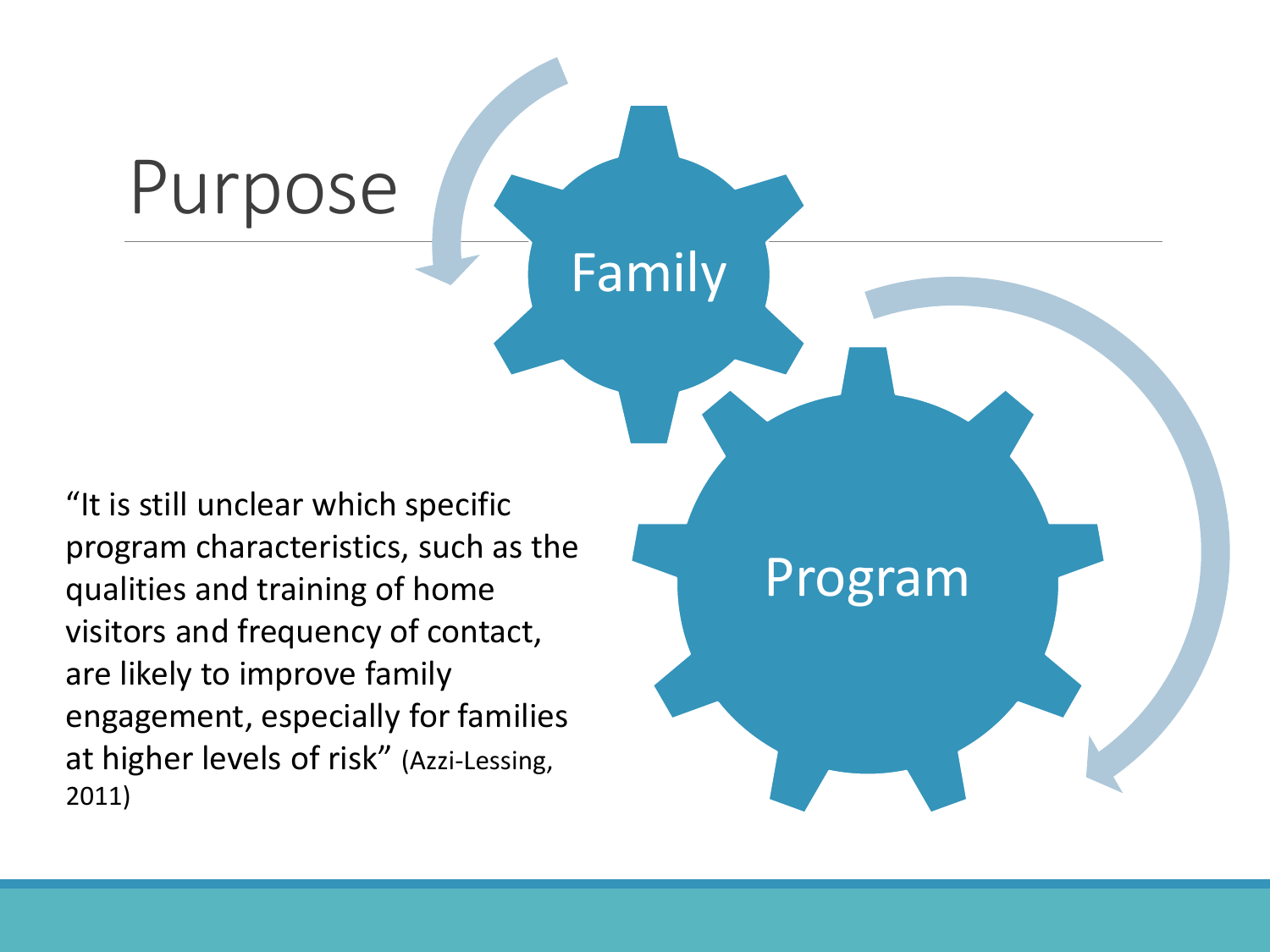# Services & Evaluation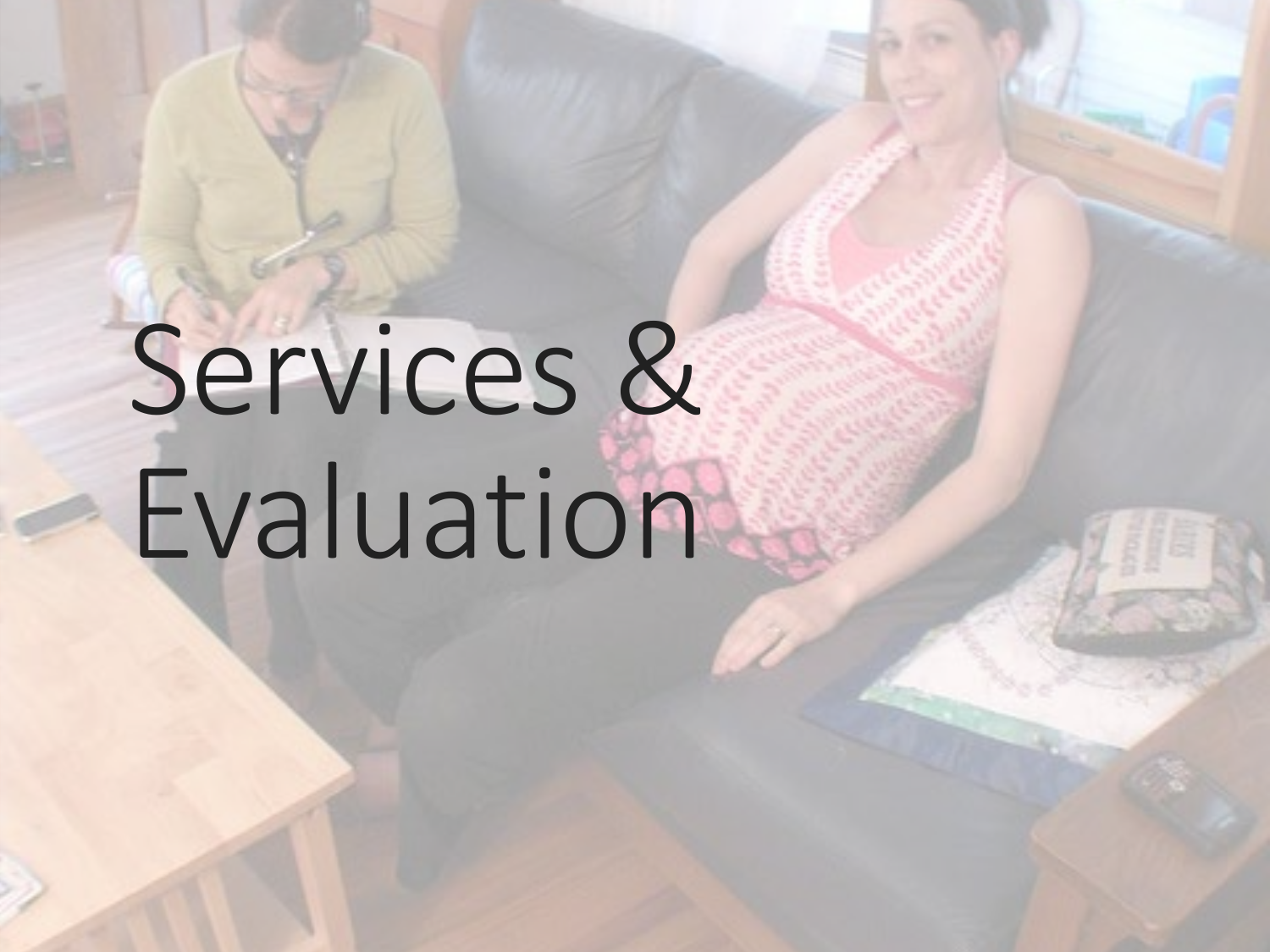### Home Visiting Models



Healthy Families America (HFA)

Enrollment: Prenatal to Age 3 Months (80%) with Services to Age 3 Years

Child Abuse/Neglect Reduction



Parents as Teachers (PAT)

Enrollment/Services Prenatal to Age 3 Years

Universal Parenting Intervention

Parents as Teachers.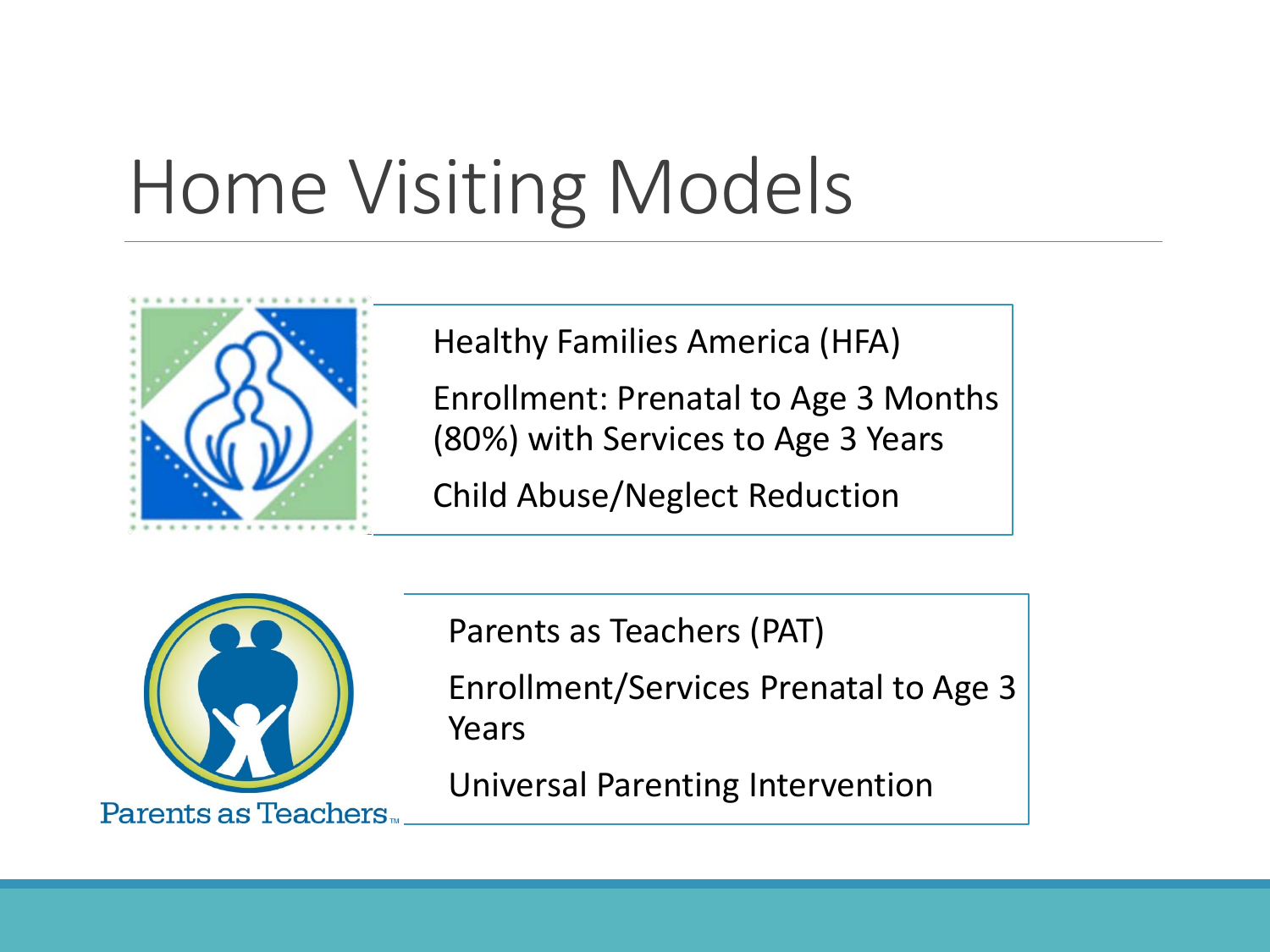#### Child Age at Enrollment

#### Participants

The current study is a descriptive study of a community sample of families (N=1272) enrolled in two home visiting programs:

- Healthy Families America, n=582
- Parents as Teachers, n=690

Parents averaged 23 years (SD=6)

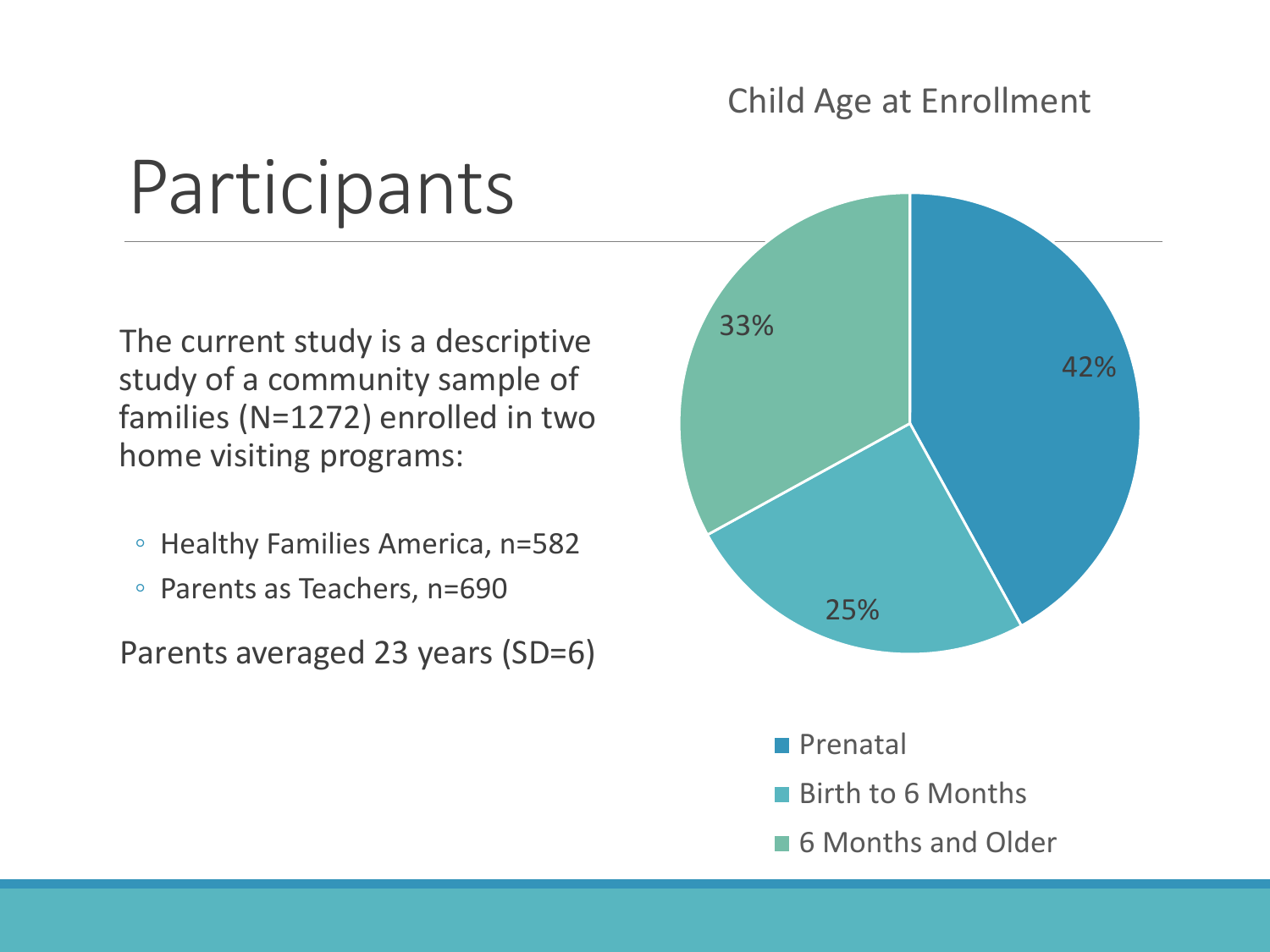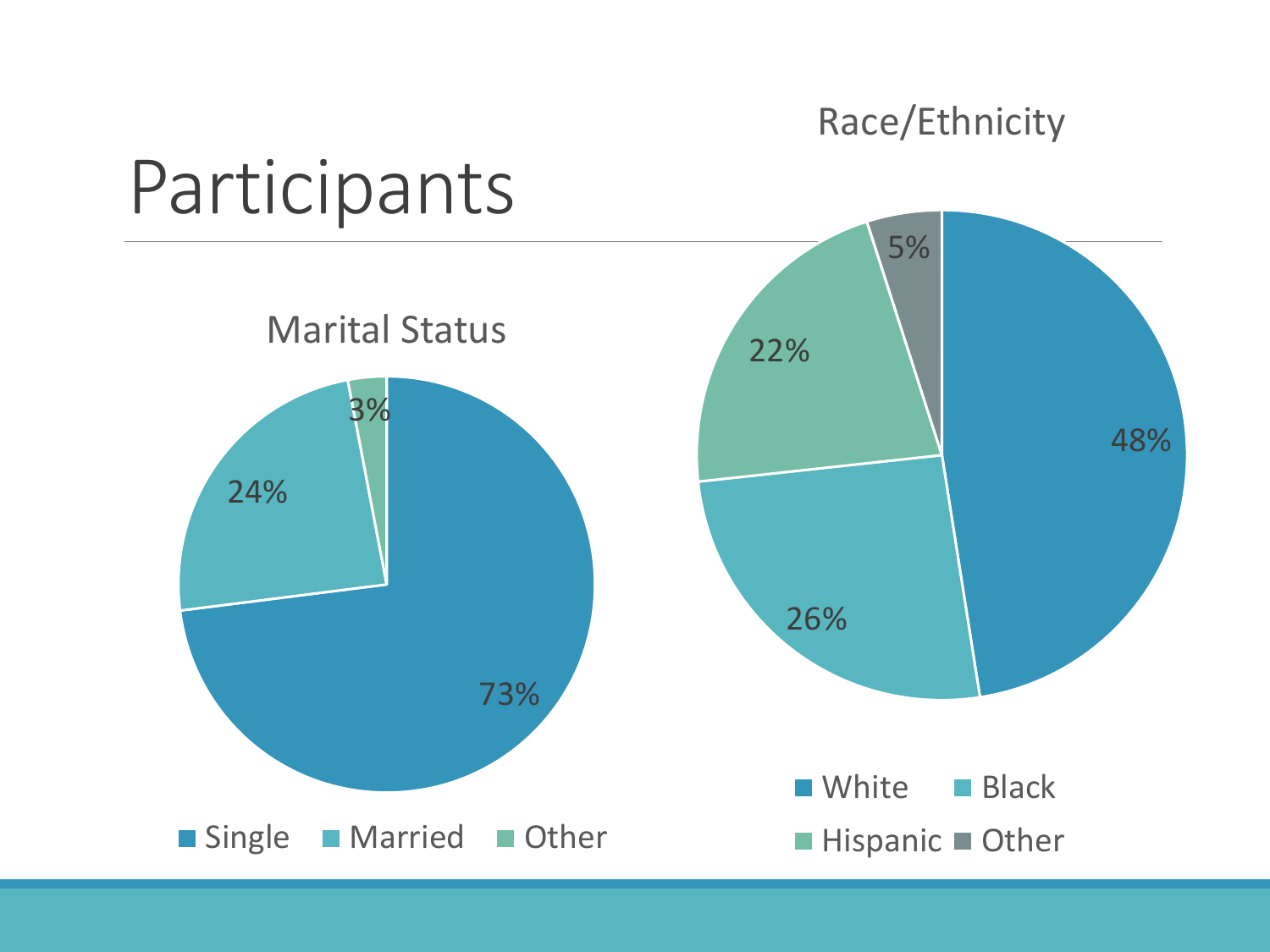#### Family Assessment

Home visitors complete a family assessment and child screenings within one month of enrollment into services.

*The Family Map Inventories* (Whiteside-Mansell et al., 2007; 2013) is a semistructured interview to assess important aspects of the family and home environment: Prenatal, Infant/Toddler, and Early Childhood versions

Systematically identifies areas of concern and strength:

- Physical and social conditions that children experience directly,
- Family climate/context, and
- Parental characteristics

[www.TheFamilyMap.org](http://www.thefamilymap.org/)

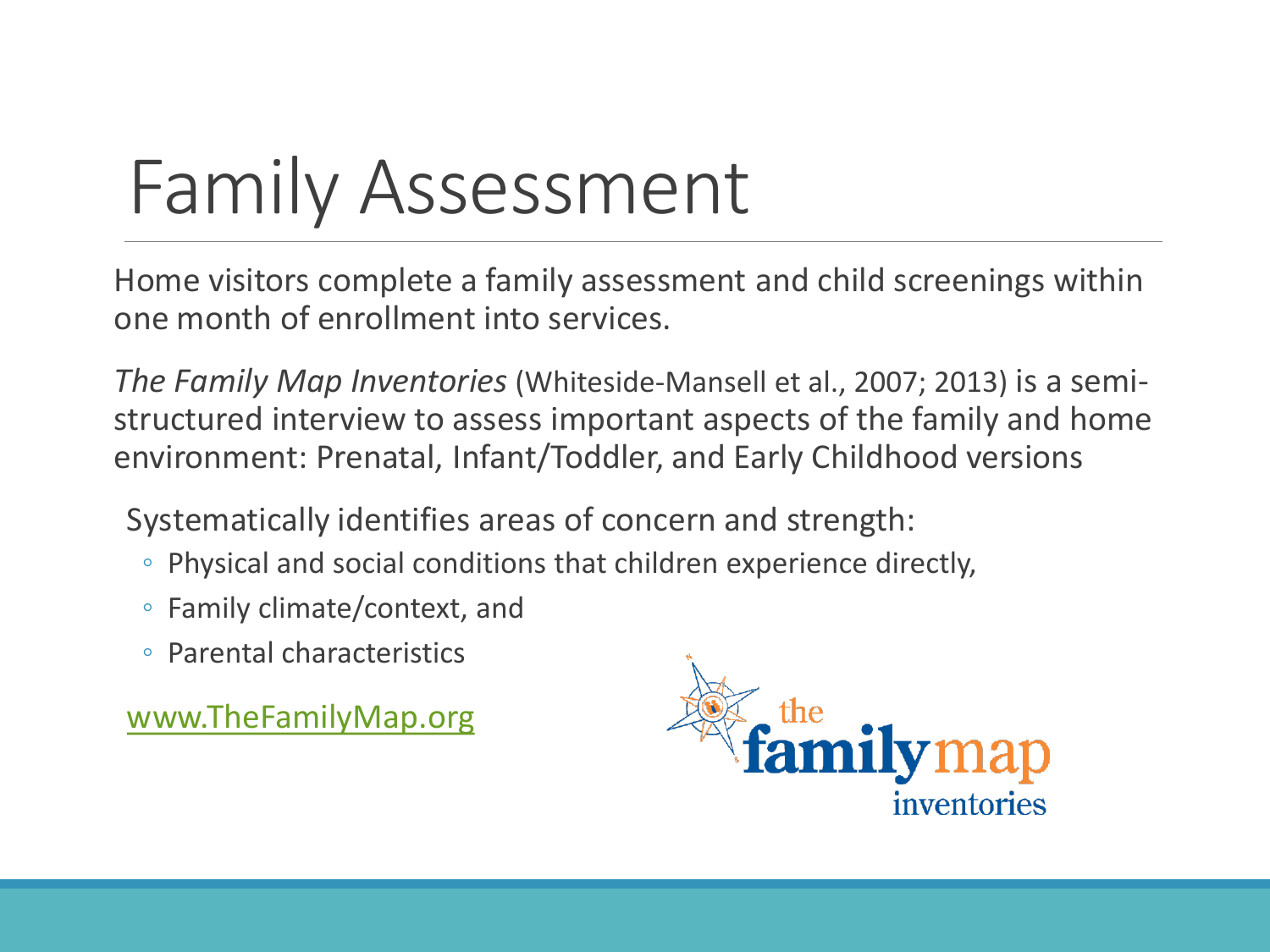### Depression Screening

#### The Patient Health Questionnaire-2 (Kroenke, Spitzer, & Williams, 2003)

| Over the past 2 weeks, how often have<br>you been bothered by any of the<br>following problems? | <b>Not</b><br>At all | Several<br><b>Days</b> | <b>More</b><br><b>Than Half</b><br>the Days | <b>Nearly</b><br><b>Every</b><br>Day |
|-------------------------------------------------------------------------------------------------|----------------------|------------------------|---------------------------------------------|--------------------------------------|
| 1. Little interest or pleasure in doing things                                                  |                      |                        |                                             |                                      |
| 2. Feeling down, depressed or hopeless                                                          |                      |                        |                                             |                                      |

Risk Score=2 or more for screening risk for any Depressive Disorder

Identified 19% of parents at enrollment



| Any Depressive Disorder (18% prevalence) |             |             |                                        |  |  |
|------------------------------------------|-------------|-------------|----------------------------------------|--|--|
| <b>PHO-2</b><br>Score                    | Sensitivity | Specificity | Positive<br>Predictive<br>Value (PPV*) |  |  |
|                                          | 90.6        | 65.4        | 36.9                                   |  |  |
| 2                                        | 82.1        | 80.4        | 48.3                                   |  |  |
|                                          | 62.3        | 95.4        | 75.0                                   |  |  |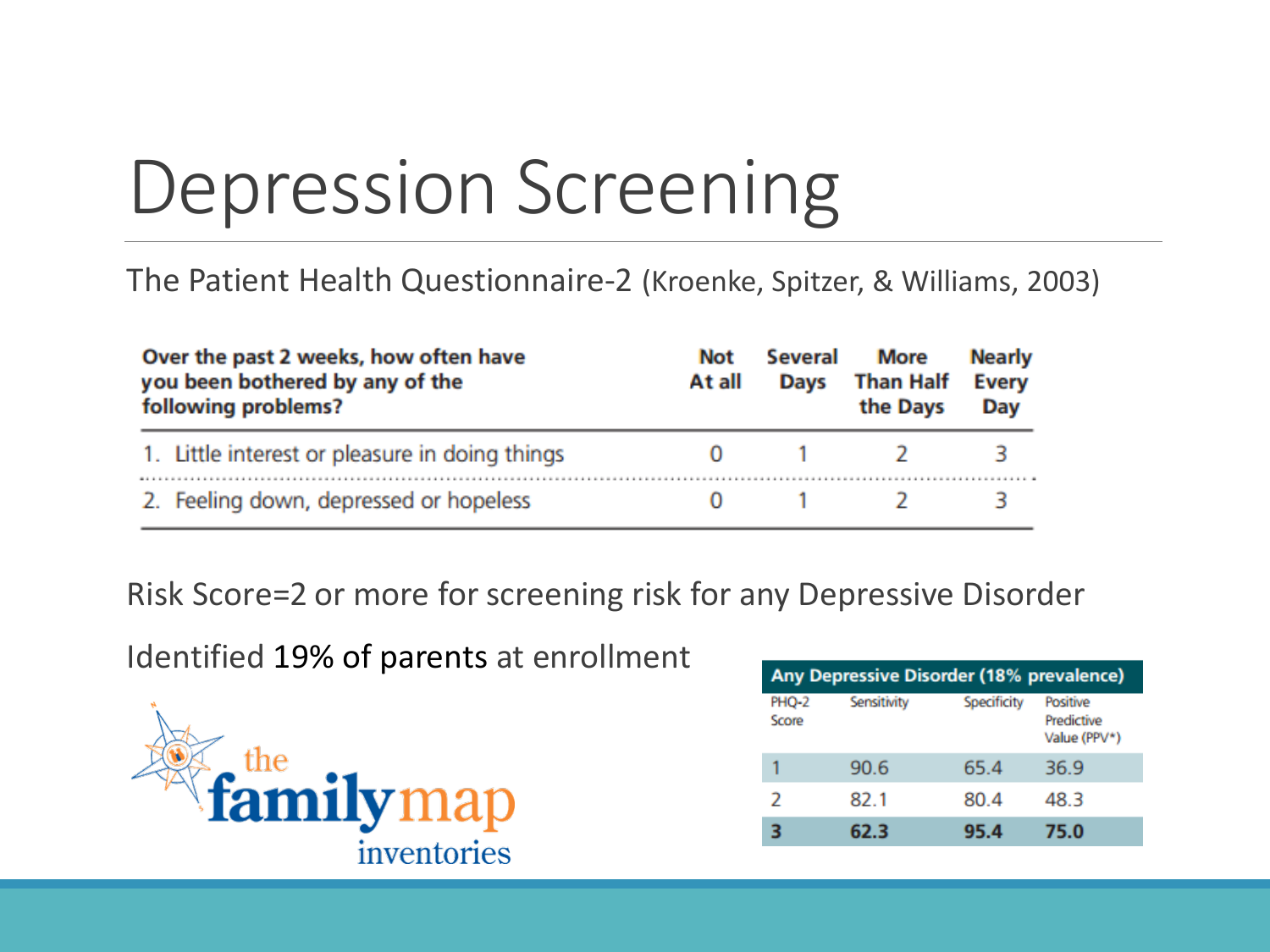#### Retention and Home Visits

Retention at 6 and 12 Months was calculated from enrollment and dismissal dates\* entered in family records (65%  $\omega$  6 and 43%  $\omega$  12)

◦ \*Note: dismissal dates are reset to the date of the last home visit

Home Visit Completion Ratio was calculated as a ratio of:

- Total Number of Successfully Completed HVs TO
- Total Number of Attempted HVs (Successfully Completed + Unsuccessful)

Engagement and Quality, and HV Content are recorded on Home Visit Record\*\* which is collected at every contact with the family that includes educational content

◦ \*\*Note: Modified *Home Visit Contents and Characteristics* tool (Baby FACES)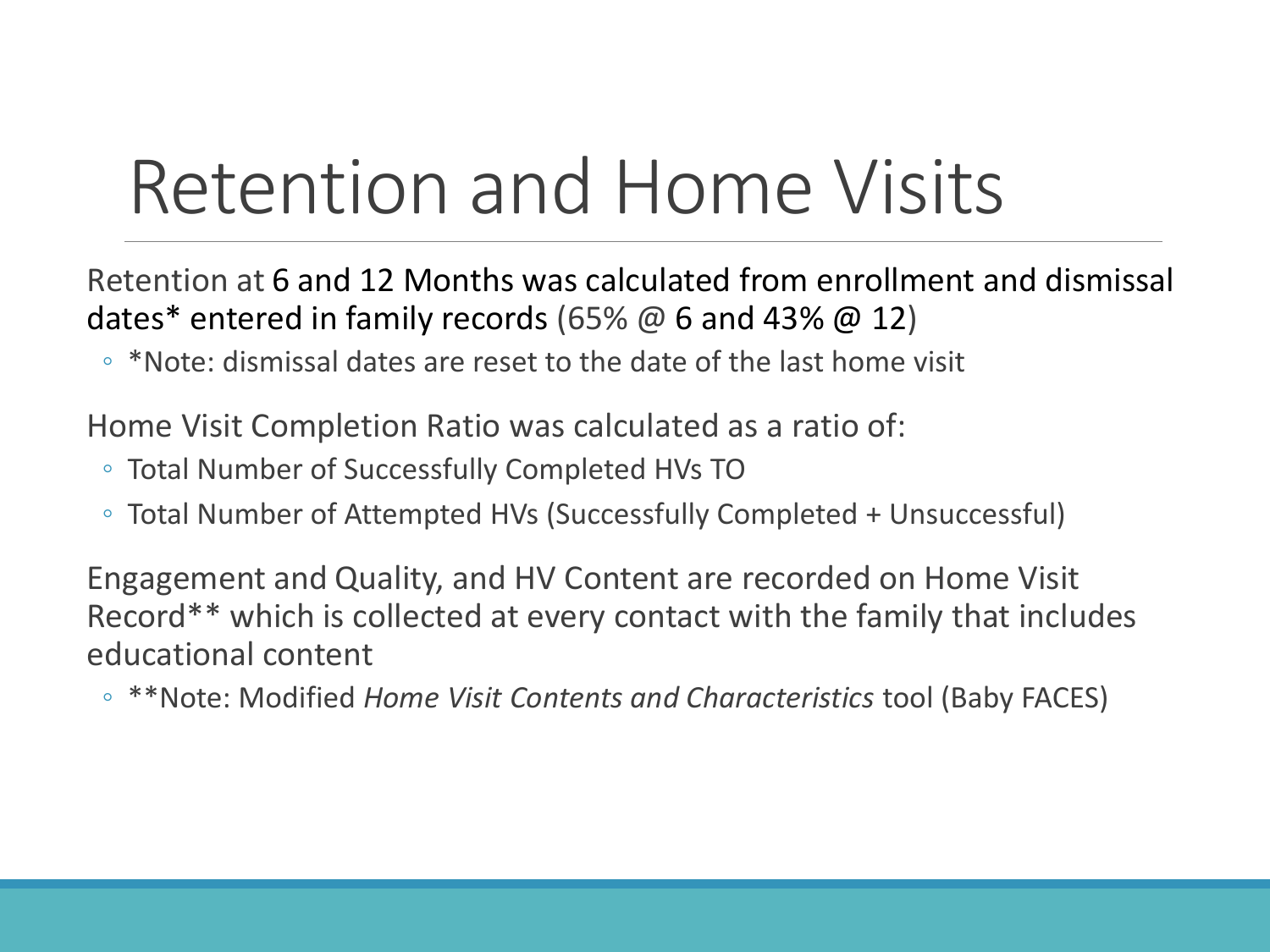#### Home Visit Characteristics

**Parent Engagement:** How much of the time do you think the parent is listening and thinking about the focus of the visit?

Indications of engagement in the activity include: 1) asking questions about materials; 2) asking questions about applications of the topic; 3) seeing the parent apply the concepts discussed; and 4) hearing/seeing the mother talk to other family members about materials concepts discussed:

◦ *Less than 10%; 10-24%; 25-50%; 51-75%; 76-90%; Over 90%*

**Overall quality of the home visit:** Based on the content of the visit and the quality of your interactions with the parent, please provide an overall rating of the quality of the home visit:

◦ *Poor; Fair; Good; Very Good; Excellent*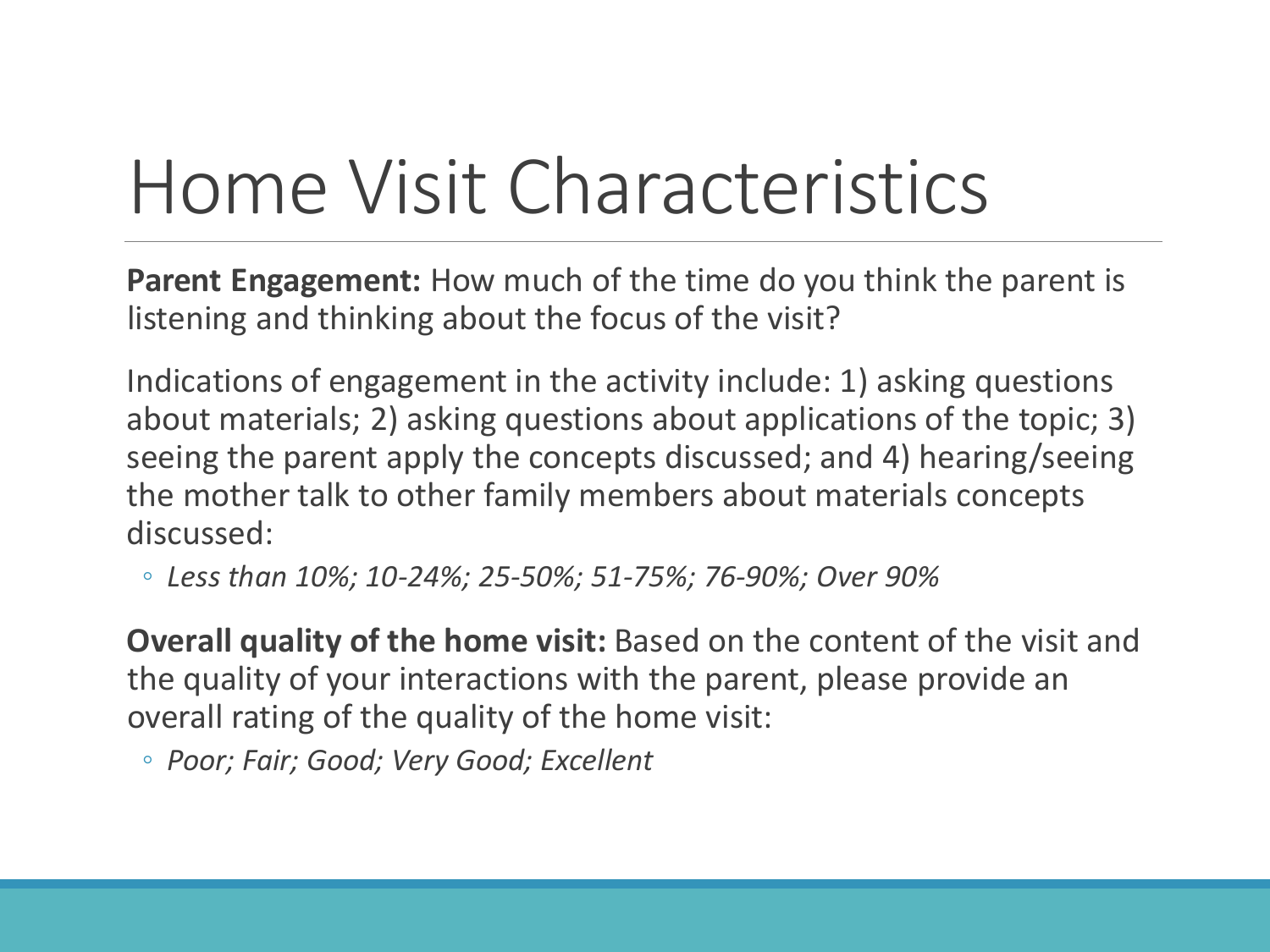#### Home Visit Content

Percent time allocated for home visit activities

**Parent‐child‐focused**: focused on the parent-child dyad, for example activities to enhance parent-child interactions or the parent-child relationship

**Child‐focused**: focused on the child and his/her development, for example, activities with child to promote child development, child development assessment, parenting education on developmental milestones, etc.

**Parent/family‐focused**: case management, family support, adult education on other topics

**Staff‐family relationship‐building**: building staff-family relationships, for example through general conversation, other activities

**Crisis management**: meeting emergency family or child needs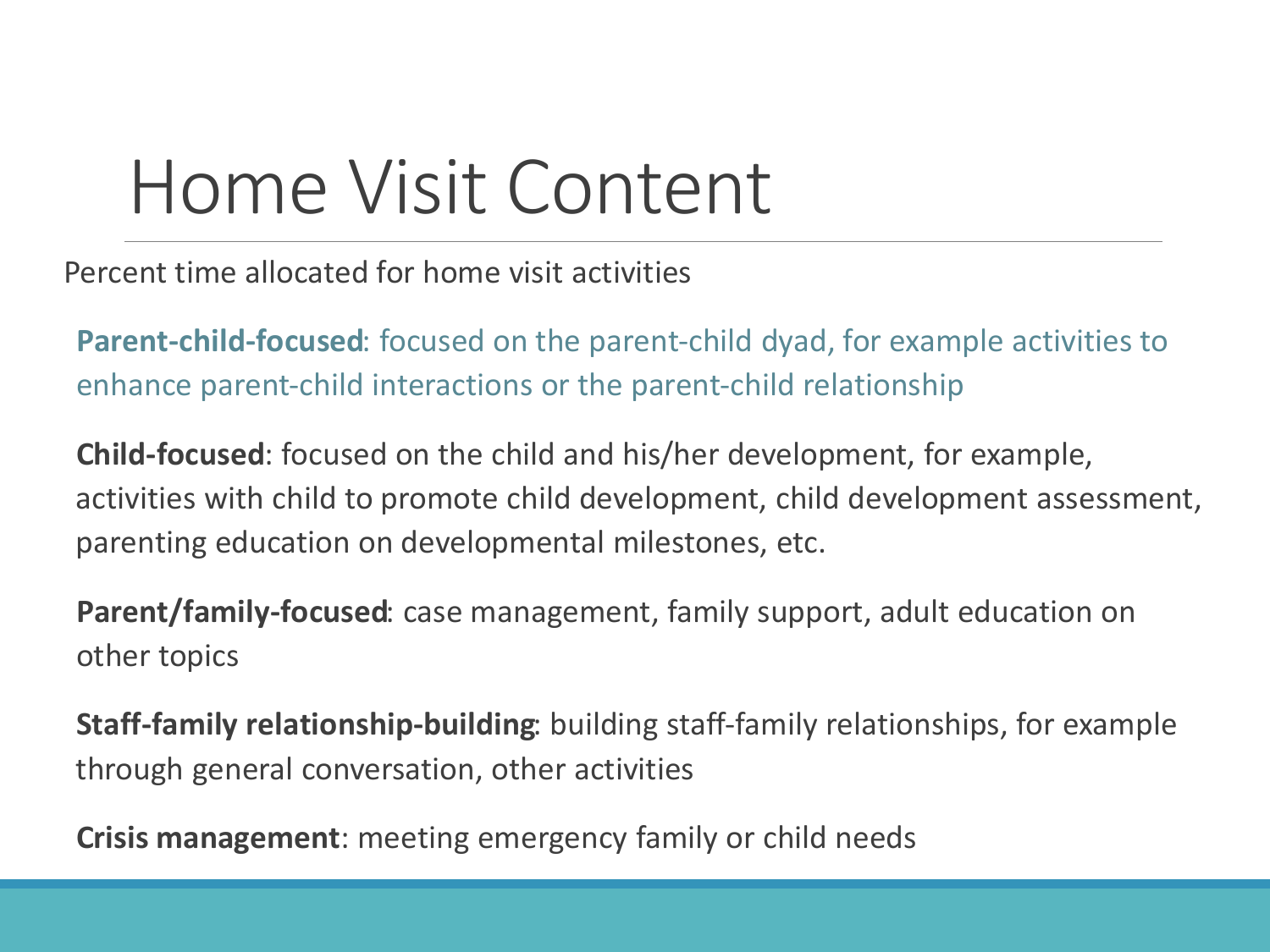### Analyses

Mixed multiple regression analyses (logistic for dichotomous retention variables, linear for continuous engagement variables) controlled for:

- the fixed effects of model, parent age, race, education, employment, and marital status, number of adults and children in the home, and child age and
- the random effect of home visitor

The regression models included the main effects of depression screening, home visiting content, and the two-way interaction of depression screening and home visiting content

Significant interaction terms were probed in simple slope analyses (Dawson & Richter, 2006; Preacher, Curran, & Bauer, 2006)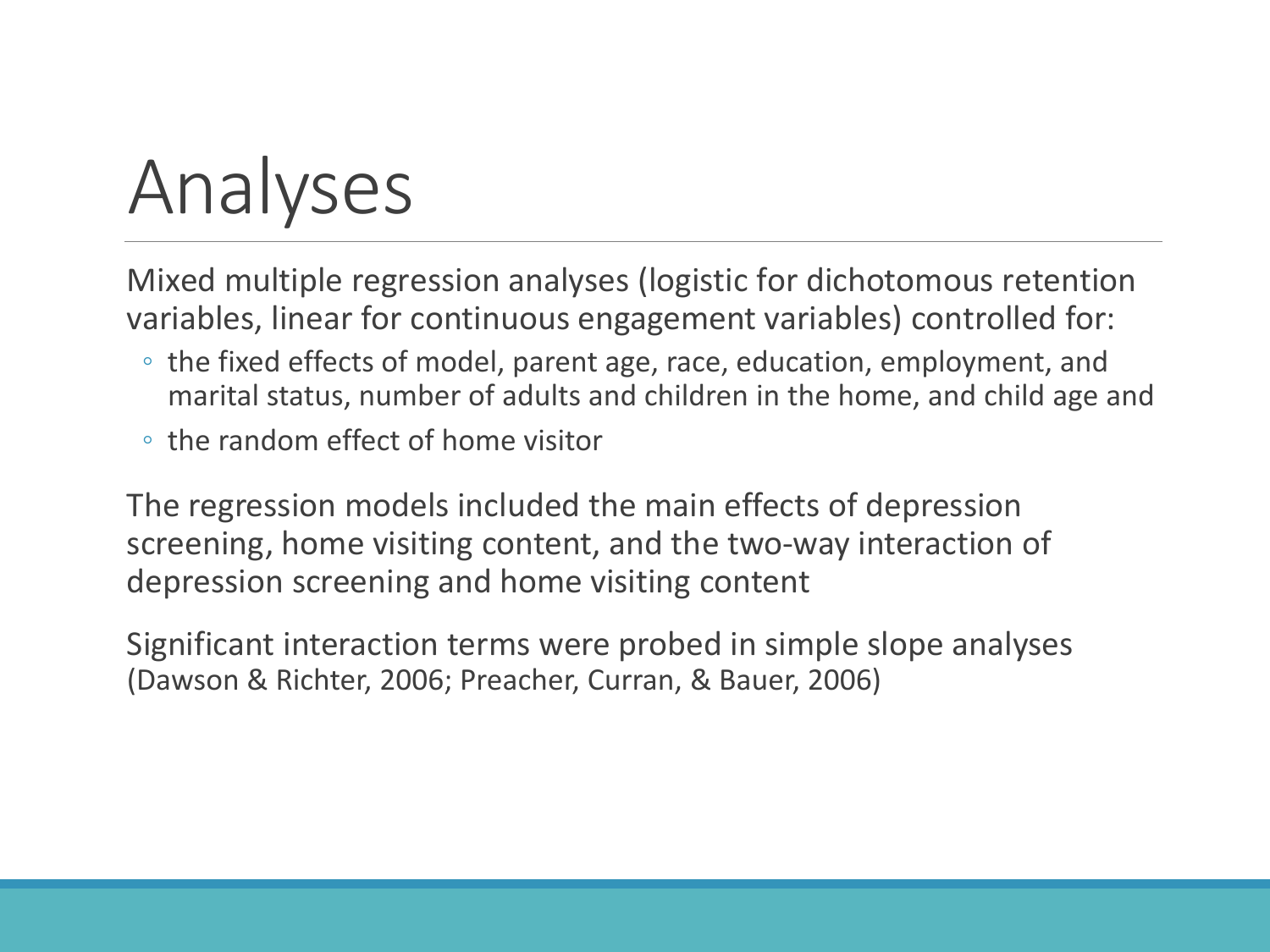#### Retention at 6 Months

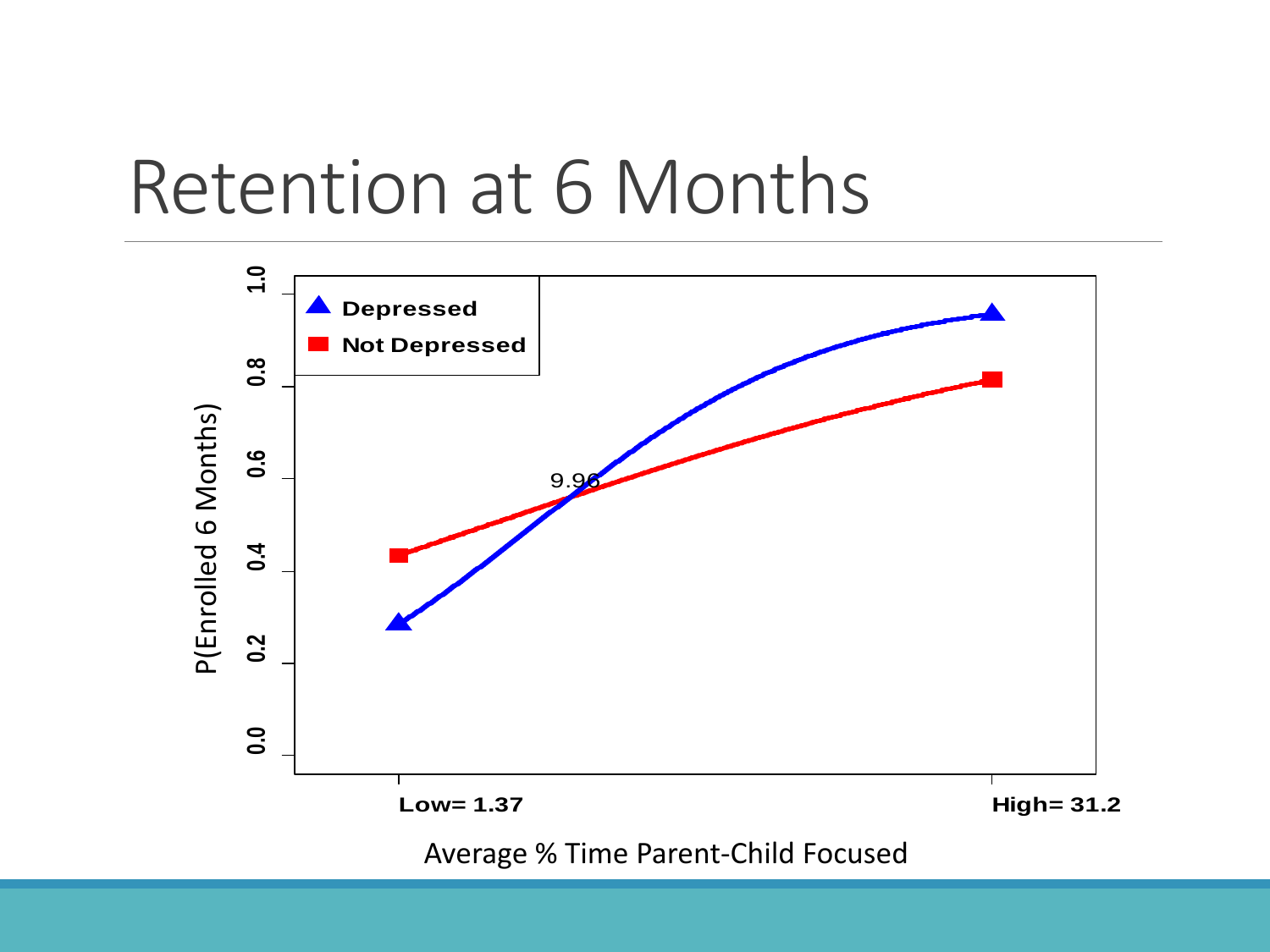#### Retention at 12 Months

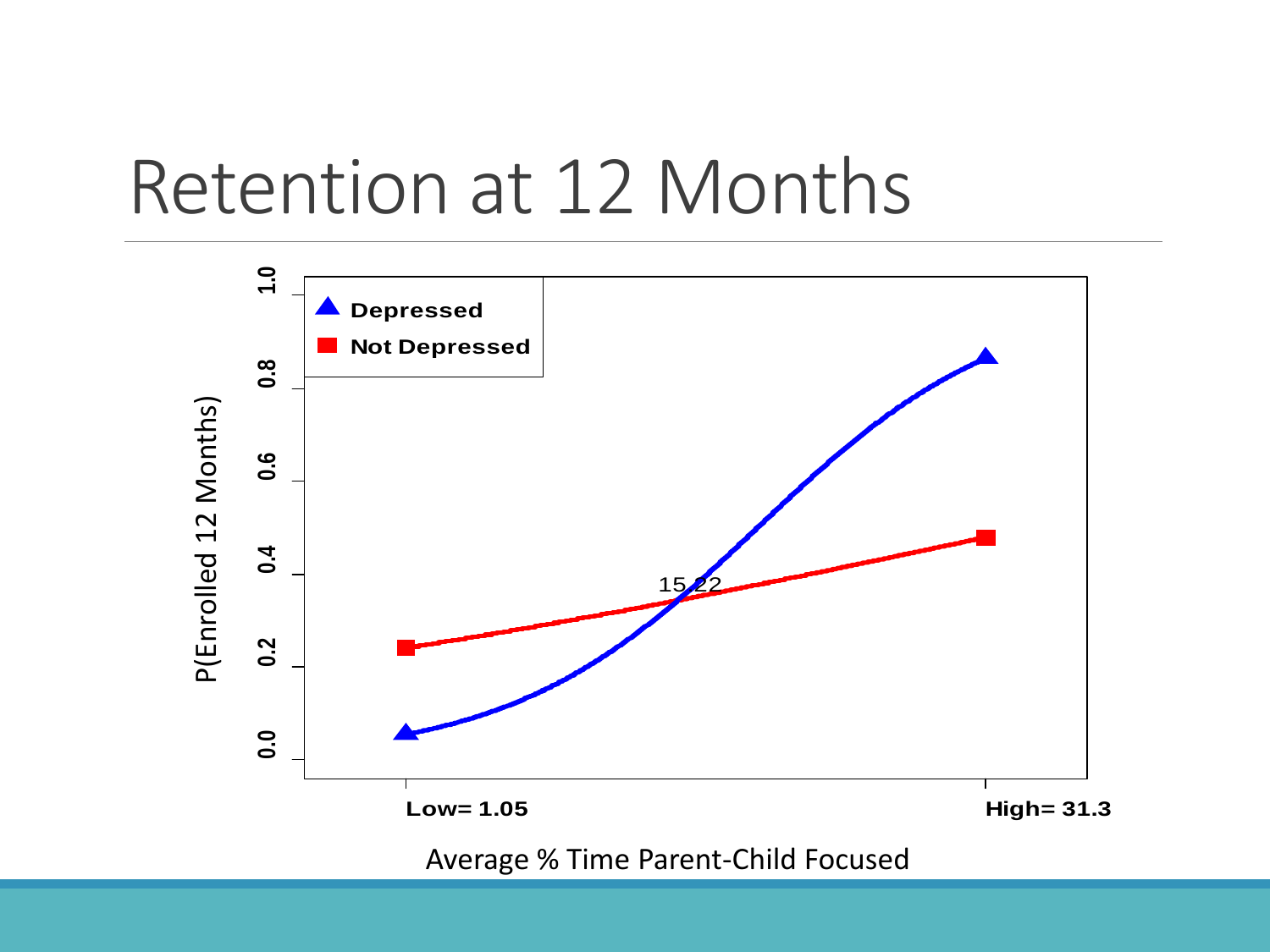#### Home Visit Completion Ratio

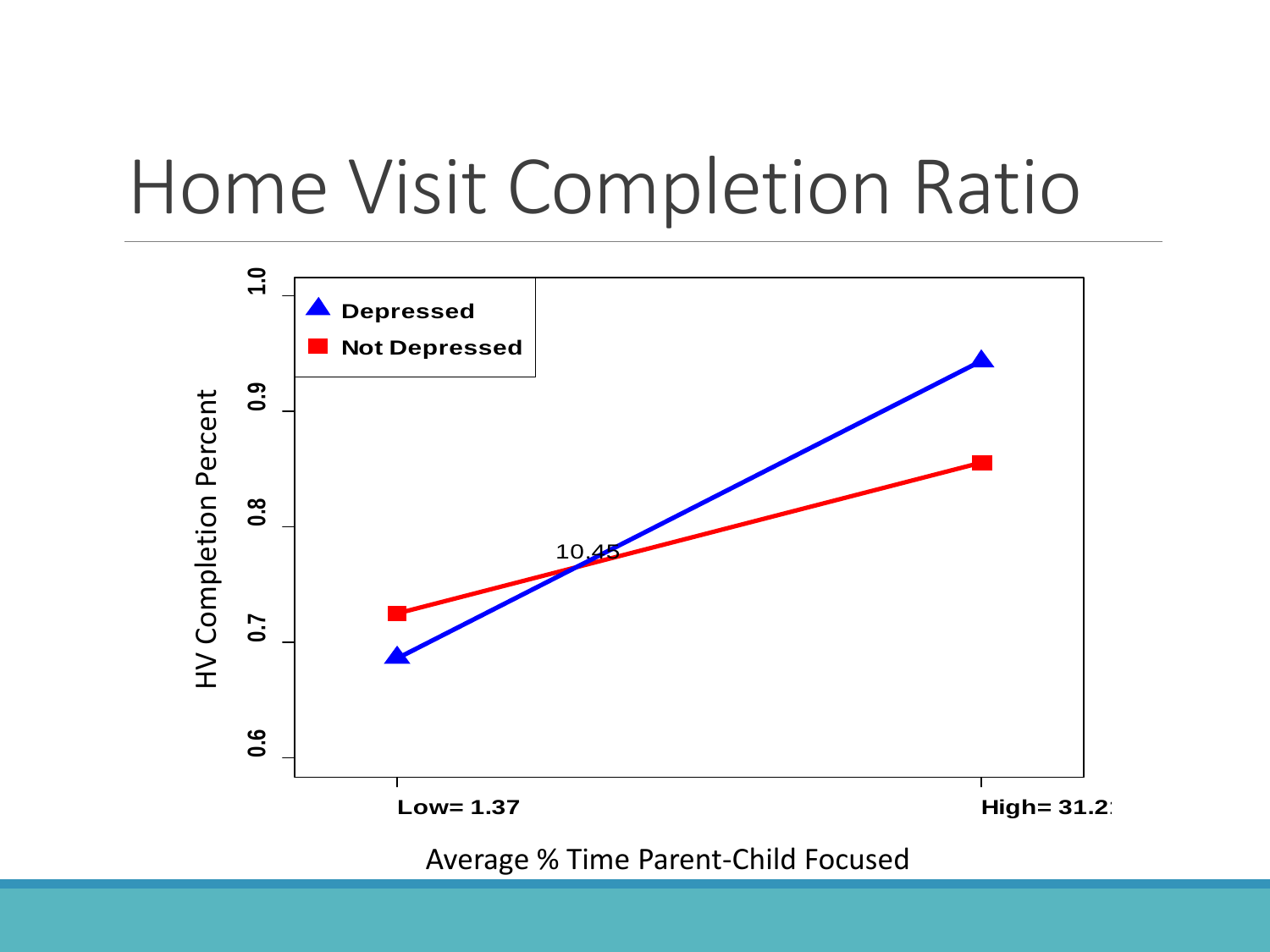### Parent Engagement

Depression screening risk at enrollment is significantly negatively associated with engagement ratings

Parent-child focused content does not moderate

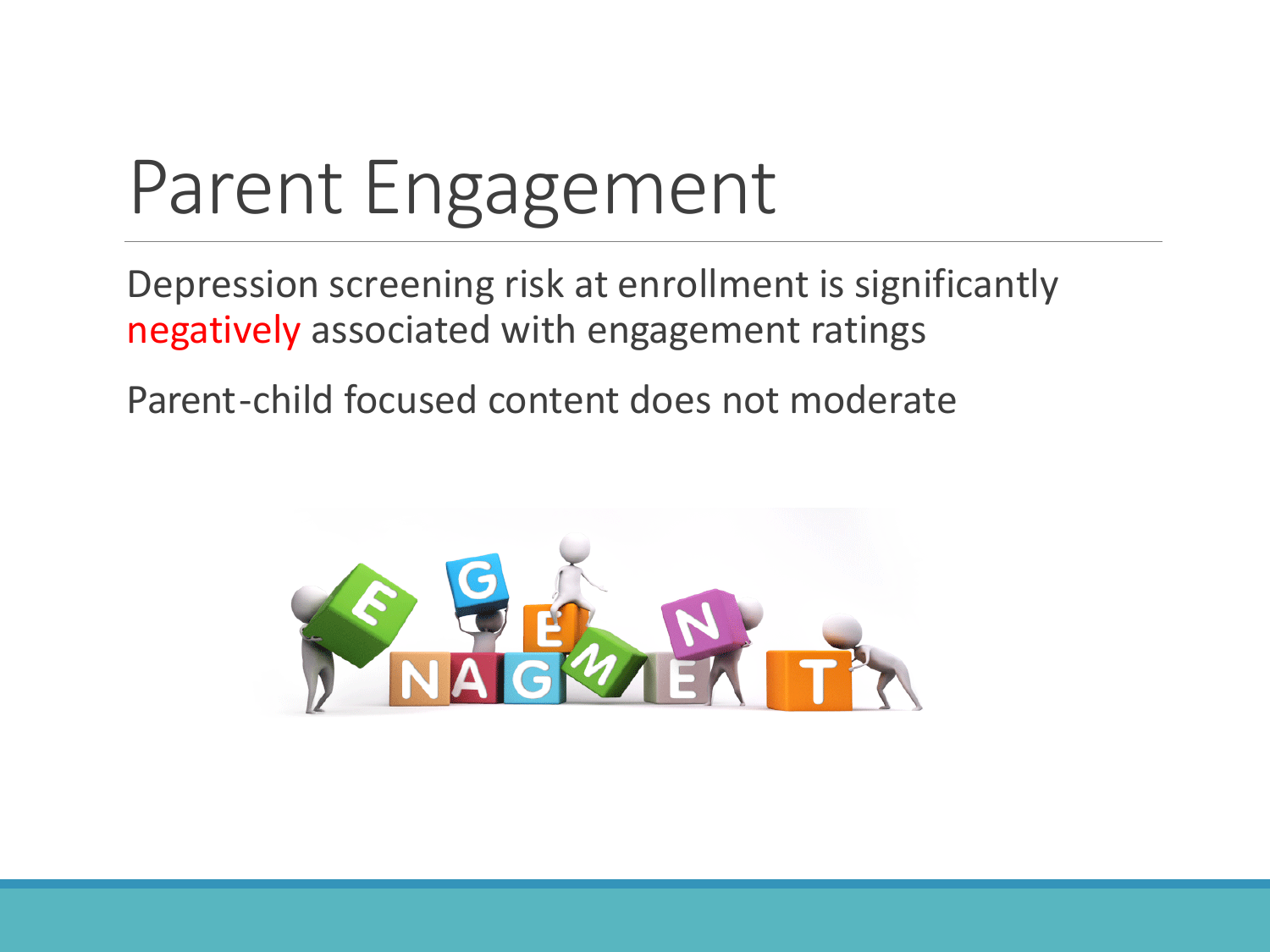#### Home Visit Quality

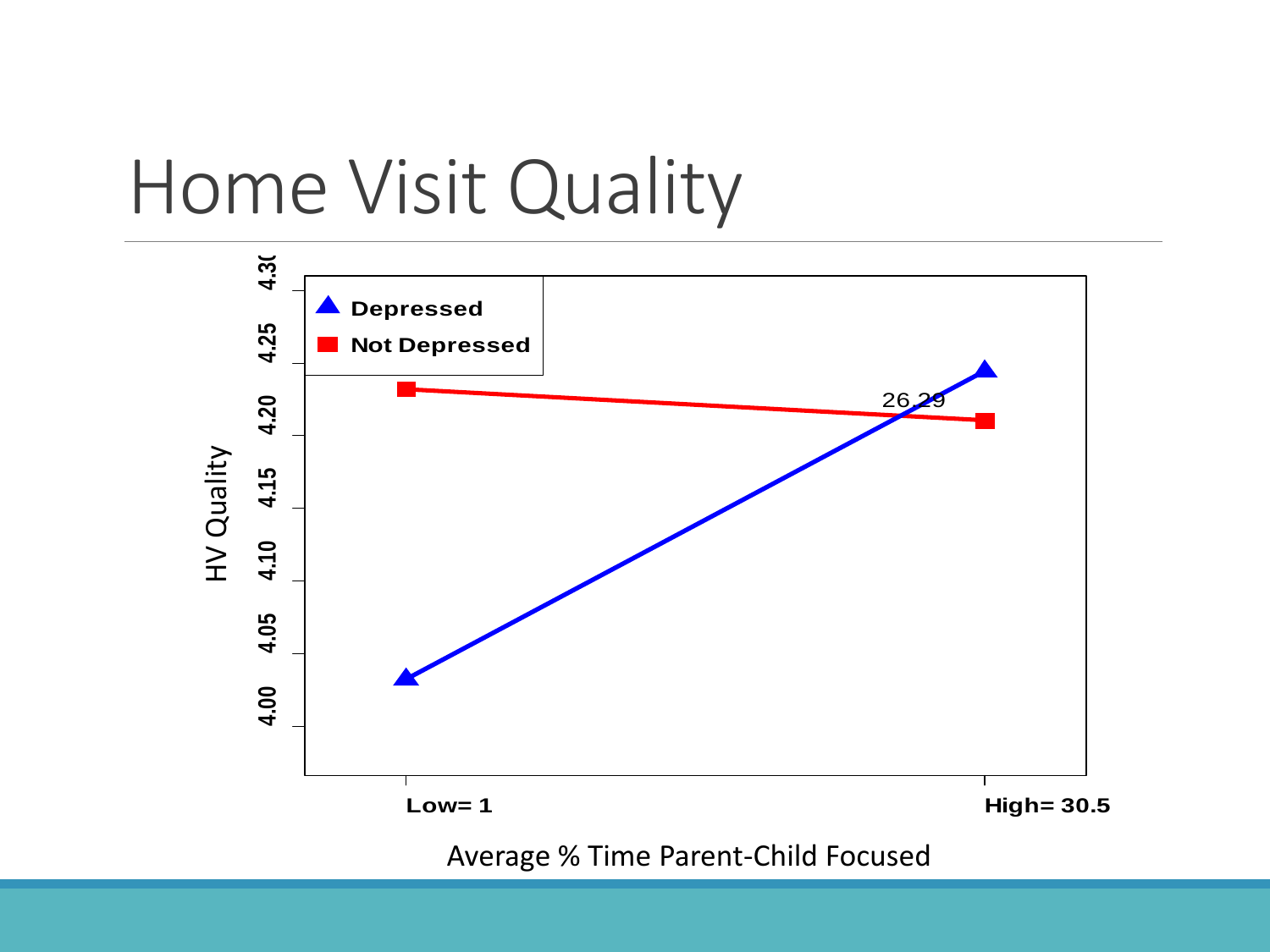### Conclusions

Depressed parents are less likely to remain in services and successfully completing visits with them is difficult.

With more parent-child relationship focus, those parents are more likely to remain in services and successfully complete home visits.

Parent-child focused content was more strongly related to objective measures of involvement than subjective (i.e., home visitor reported) even after nesting the analyses.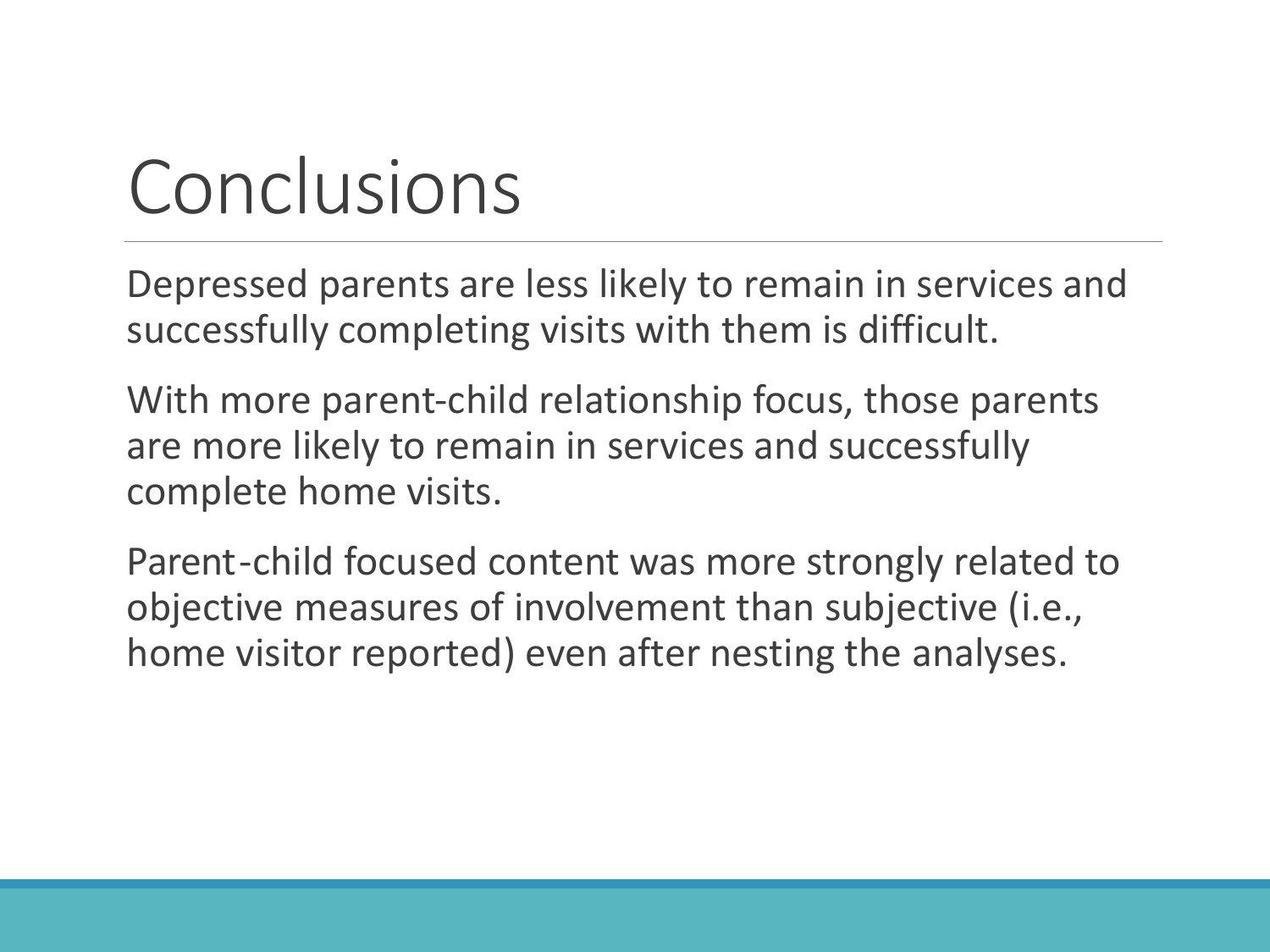### **Discussion**

There is evidence from that services that remained focused on the child are associated with stronger impacts (Raikes et al., 2006) even for high-risk families (Peterson et al., 2013). A recent study also reported associations between parent-child relationship focus in the home visit and parenting and child outcomes (Roggman et al., 2016). It may be that these stronger impacts result from a greater amount of services.

Individualizing services benefits depressed parents and a greater focus on the parent-child relationship benefits all.